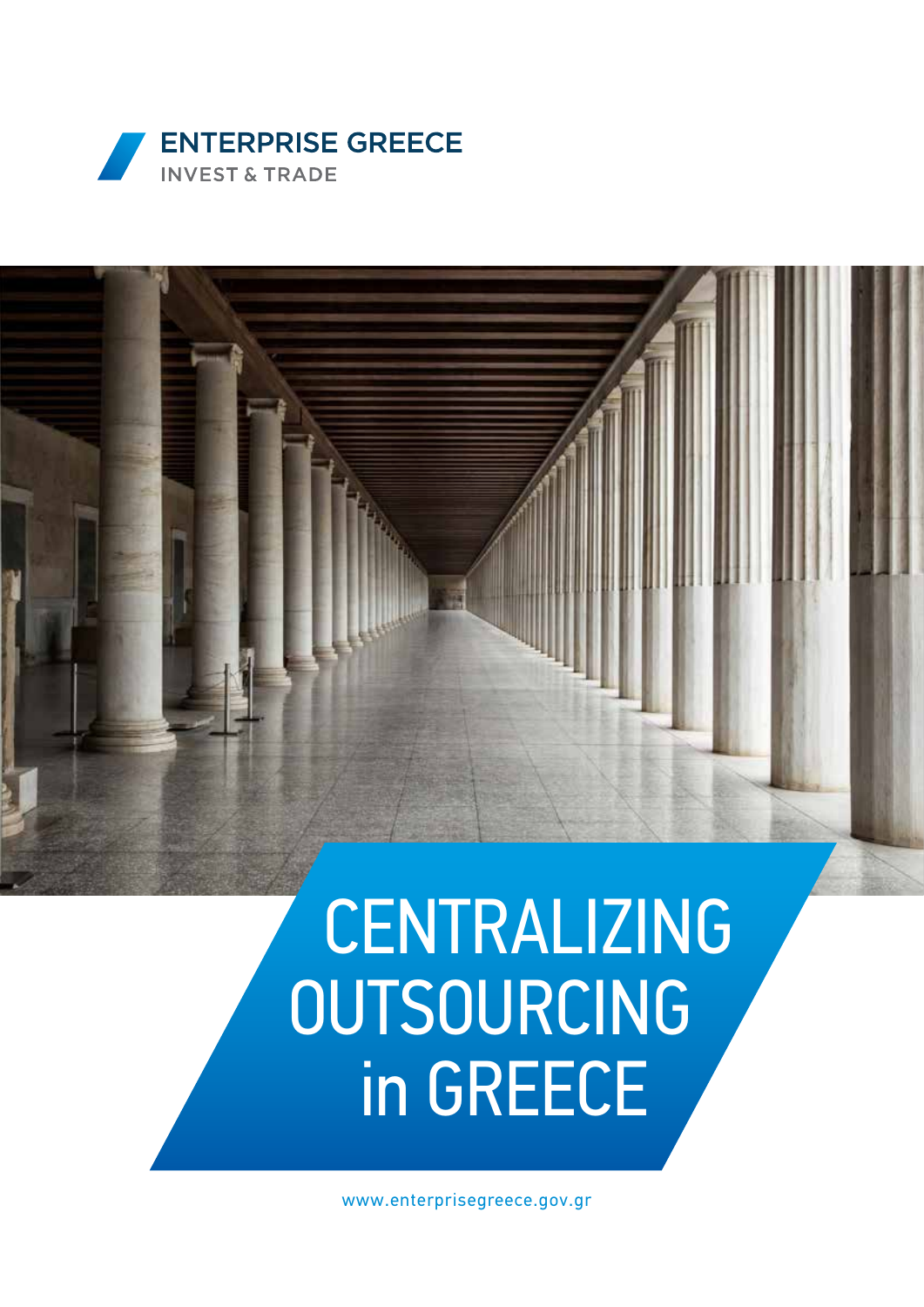Freece admittedly offers today a<br>pro-business, stable and pre-<br>dictable environment, a very<br>modern legal framework, and bigbly pro-business, stable and predictable environment, a very modern legal framework, and highly competitive financial incentives for the establishment of Global Business Services/ Shared Service Centers and Back Office and Front Office Outsourcing/BPO centers. With its culturally diverse, qualified and experienced work

### ESTABLISHMENT OF INTRA GROUP SERVICES IN **GREECE**

force, its multilingual university graduates available at a very competitive labour cost, the diversity of employment contracts and new forms of work, as well as its very low wage growth να μπει Greece is the new top destination for SSCs and BPOs. What is more, Greece is well connected and easy to travel, offers appealing choices of conventional and coworking office

spaces at a very competitive cost. On top of that, Greece offers widespread availability of quality broadband infrastructure and low-start up cost. With its mild Mediterranean climate at the junction between East and West Greece is the best place to establish your new global business services.

### Why Greece?

Greece attracts a worldwide interest for the establishment of intra-group service centers offering immense opportunities for centralizing middle and back office functions.

#### Enterprise Greece Invest & Trade



- Geostrategic location of the country
- Highly qualified and experienced labour force
- Competitive labour costs
- Flexible labor market
- Generous Investment Incentives
- Widespread availability of quality broadband infrastructure
- Competitive real estate cost
- Excellent climate and living conditions
- An EU member country enjoying stability, security and prosperity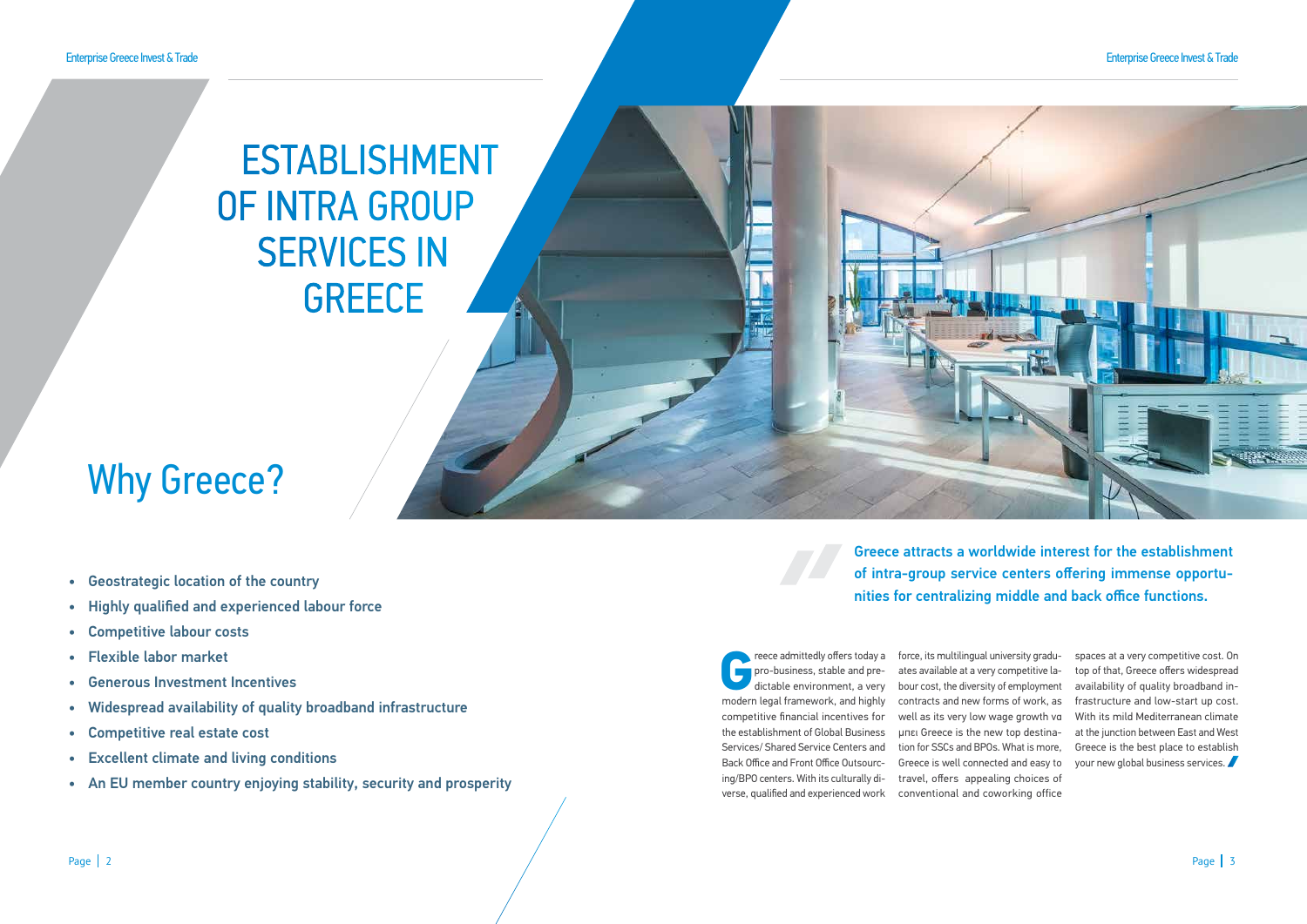#### Enterprise Greece Invest & Trade Enterprise Greece Invest & Trade



**The legal framework for<br>the establishment of in-<br>tra-group service centers,<br>Law 3/27/2005 (A'312) Chanter E** the establishment of intra-group service centers, Law 3427/2005 (A'312), Chapter F, creates a very favourable business environment and ensures legal stability and predictability for multinational companies to centralize their middle and back-office activities in Greece providing the following advantages:

The legal framework for  $\bigcirc$  Flexibility with regards to the type of the business entity, which can be established either as an office or branch of a foreign company or as a domestic company

> The documentation of the proposed profit margin requires the use of a representative comparison sample of at least five independent companies with the similar characteristics to the established intra group service center

- Simple, fast and transparent licensing, through a ONE-STOP-SHOP service
- Legal certainty with pre-defined profit margin on costs, set separately for each company in accordance with the OECD instructions for intra-group transaction charges and updated every five years.
- Residence and work permits for its foreign staff

The competent service for the implementation of this Law is the Directorate of Foreign Capital at the Ministry of Development & Investments, which operates as ONE STOP SHOP for receiving applications, issuing approval decisions and defining the profit margin on cost, through the National online information system.

Intra-group service centers under Law 3427/2005 (Chapter F) may be established in Greece with the sole purpose to provide exclusively to their head-offices or to their affiliates abroad and in Greece the following services:

**(a)** consulting services, **(b)** centralization of accounting services,

**(c)** quality control of production, products, procedures and service, **(d)** preparation of studies, designs

and contract,

**(e)** advertising and marketing services,

**(f)** data processing,

**(g)** receipt and supply of information, **(h)** research and development

services,

**(i)** software development, computer programming and information system support, **(j)** storage and management of files and information, **(k)** supplier, customer and supply chain management excluding performance of transportation with own means, **(l)** management and training of human resources, **(m)** contact center and comput-

er-based telephone information.

Legal entities need to be granted with a special license by the Ministry of Development & Investments determining also the profit margin on cost of services produced. The relevant Ministerial Decision is issued within 50 calendar days from the submission of the application to the Directorate of Foreign Capital. The above entities are obliged to maintain a minimum size regarding employment and operating expenses, at least 4 employees and 100,000 Euro annual operating expenses in Greece to be covered via bank remittances.

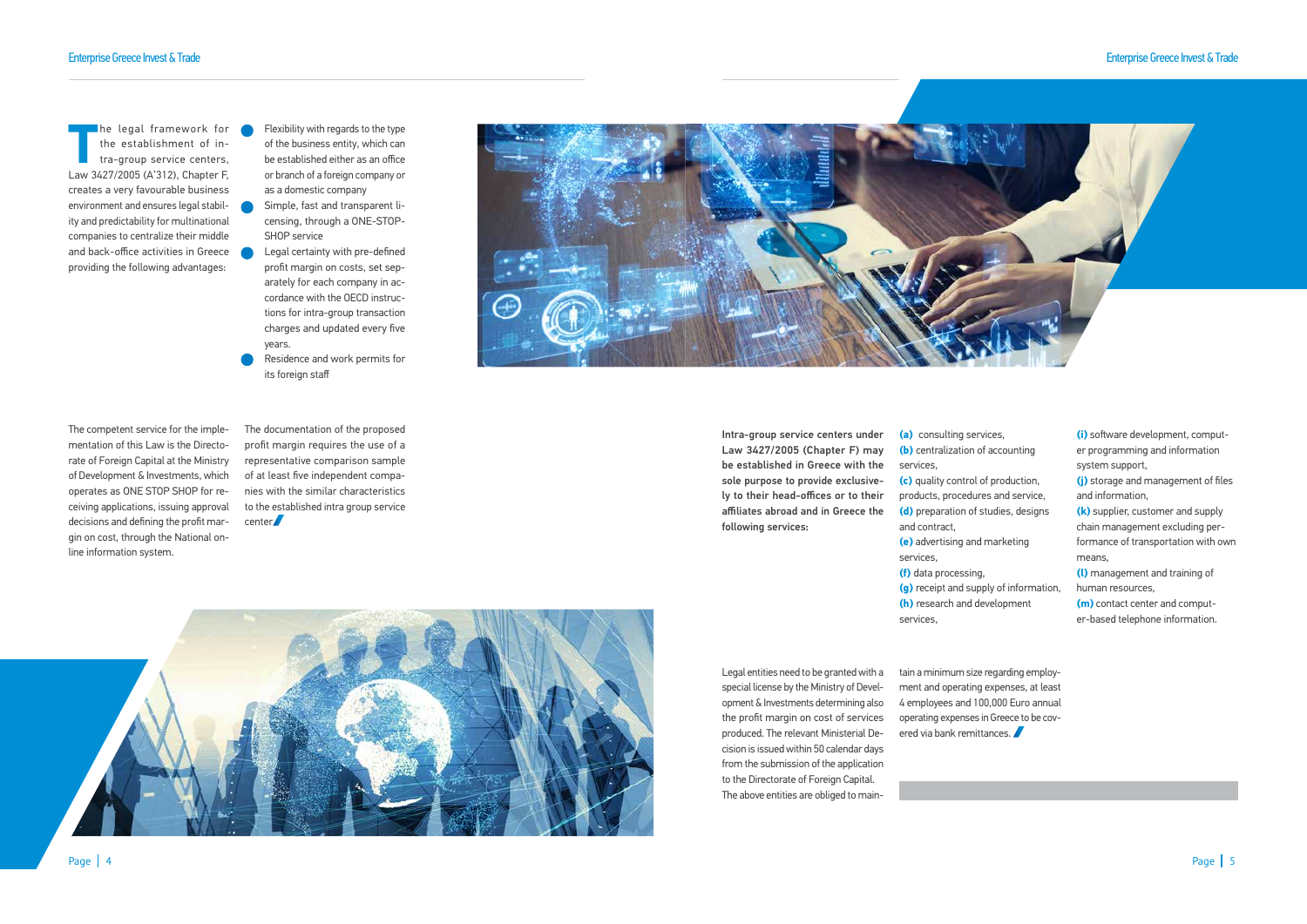An application which will mention the company's full name, HQ location and country of establishment, business structure/type (e.g. SA, Ltd, etc.), Board of Directors and persons who commit the company by their signature. Also the main activity of the parent company abroad, specific services to be provided by their Greek branch/affiliate, details pertaining to its legal representative, number of employees in Greece and their specialties and finally its affiliates, recipients of such services.

**2.** A certified copy of the Company's Statute, with any amendments.

A recent certificate (2 months old) by the competent Chamber or other public authority certifying the lawful establishment and operation of the company, the composition of its BoD and the persons who commit the company with their signature. In case the composition of the BoD and the persons

Decision of the company' BoD for its accession on the provisions of Law 3427/2005 (Chapter F) and the appointment of a legal representative. All the above documents, apart from 1 and 5, must be certified by a public authority and carry the Special Apostille of theHague Convention. Submitted documents referring to no. 4 in particular, must be accompanied by a Certified Auditors Report.

that commit the company cannot be derived from the above documents, a relevant certificate of company Officers (incumbency certificate) must be presented. Last year's Balance Sheet and Income Statement for the Group or the Parent Company. For newly founded companies, the Founding Statement has to be submitted.

> An application, which will mention the company's, full name, business structure/type (e.g. SA, Ltd, etc.), Board of Directors and persons who commit the company by their signature. Also the main activity of the company, the specific services to be provided, details pertaining to its legal representative, the number of employees in Greece and their specialties and finally its affiliates, recipients of such services.

3. A recent certificate by the General Electronic Commercial Registry (G.E.MI.), certifying the lawful establishment and operation of the company, the composition of its Board of Directors and the persons who commit the company with their signature.

5. Documented study (based on the Directorate's model) on the proposed profit margin for the provided intragroup services by the company in Greece.

- **4.** Decision by the BoD of the company for its accession on the provisions of Law 3427/2005 (Chapter F).
- 5. Copy of the Government Gazette (Issue for SA's and Ltd.'s), where the composition of the Board of the company (for SA) or a summary of the company details (for Ltd) is published
- 6. Consolidated Balance Sheet and Income Statement of last 2 years of the Group or the parent company. For newly founded companies, the Founding Statement has to be submitted.
- Documented study (based on the Directorate's model) of the proposed profit margin, for the provided intragroup services by the company in Greece.

# FOREIGN **COMPANIES**

## **DOMESTIC COMPANIES**

2. A certified copy of the Company's Statute, with its amendment.

Companies wishing to establish presence in Greece for the provision of intragroup services, subject to the provisions of Law 3427/2005, are required to submit to the Directorate for Foreign Capital at the Ministry of Development & Investments, the following documents:

#### Enterprise Greece Invest & Trade

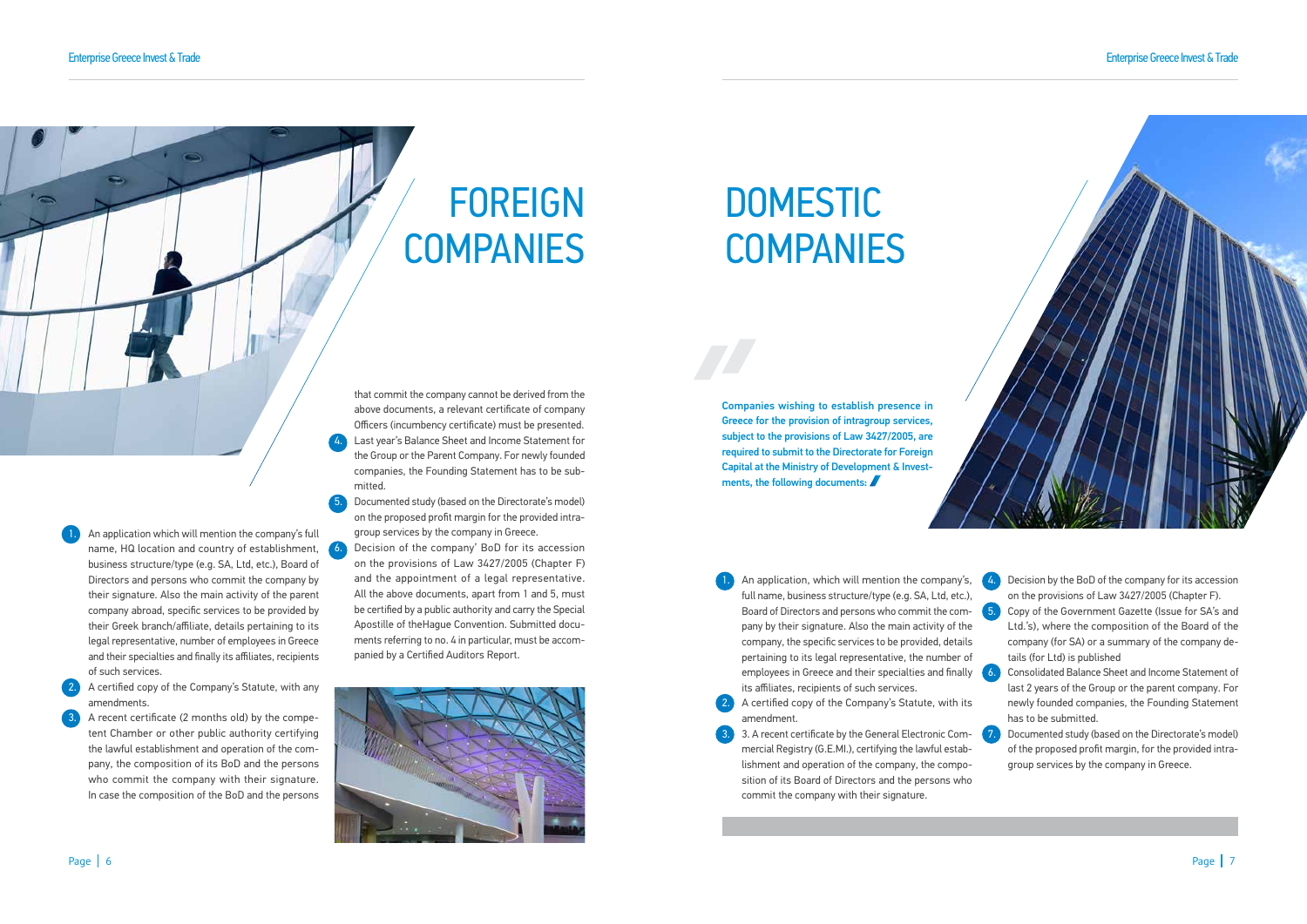### / . TYPES OF INCENTIVES

Freece also offers a set of financial incentives in<br>the form of financial grants to enable companies<br>centralizing captive operations and achieve cost<br>effectiveness the form of financial grants to enable companies centralizing captive operations and achieve cost effectiveness.

Law 3427/2005 (A' 312) as amended by Law 4605/2019 (A' 52) offers generous, easy to apply investment incentives of various types to support new operations for global business services.

The investment incentives for intra-group services are designed to support the successful establishment of centralized operation centers of a meaningful size**<sup>1</sup>** in Greece. Foreign and domestic companies under Law 3427/2005 may receive cumulatively or alternatively different types of investment incentives in the form of non-repayable cash grants provided that they develop new activity either with regard to the subject of the services provided or as to the companies to which the services are provided, which has not been practiced in Greece for the last two (2) years until the date on which the aid application was submitted by the same or other companies of the group to which they belong.

For companies establishing new activity which involves more than one of the above services the minimum number of new jobs will be set according to the service for which this condition has the highest value.

**2c.** Experienced people over 50 years' old or 2d. People who live as single adults with one or more

**1a.** For R&D centers and software development, computer programming and information system support centers a minimum of 30 new full-time jobs should be created. **1b.** For consulting services, centralized accounting services, quality control of production, products, procedures and service, preparation of studies, designs and contract, advertising and marketing services, data processing, receipt and supply of information, storage and management of files and information, supplier, customer and supply chain management excluding performance of transportation with own means, management and training of human resources a minimum of 50 new jobs should be created.

50% of the cost for training new employees $3$  related to the new activity

**3d.** costs of advisory services related to the training program

**1c.** For contact centers and computer-based telephone information a minimum of 100 new jobs must be created.

 $50\%$  of the equipment & software purchase cost<sup>4</sup> and wage cost of any new employees<sup>4</sup> who serve the new activity for up to 12 months following their recruitment, and up to the amount corresponding to gross salary of 2,000 Euros per month.

Foreign companies wishing to establish R&D centers in Greece for the purpose of providing research and development services that fall into one of the categories a) industrial research; b) experimental research and c) feasibility studies are supported with cash grants to cover part of the following eligible costs<sup>5</sup>:

#### a) Job Creation Subsidy-Grant

50% of total wage cost for up to 100 permanent full time employees**<sup>2</sup>** recruited in the first five years of operation for up to twelve 12 months following their recruitment, and up to the amount corresponding to gross salary maximum of 2,000 euros per month.

> **5b.** The maximum amount of the eligible expenses to be covered by cash grant overall or by research category and by expenditure category, as well as the aid intensity by research category will soon be determined by a Ministerial Decision.

**2a.** Young people with less than two (2) years after completing full-time education with a degree certificate and with no regular paid employment certified by the Hellenic Manpower Employment Organization (OAED) or **2b.** Unemployed people with no regular paid employment

for the previous 6 months according to a certificate from the Hellenic Manpower Employment Organization

dependents according to their tax declaration or

**2e.** People recognized as disabled to a degree of at least 50% or higher under national law.

#### b) Training Program Subsidy-Grant

- **3.** Training expenses are eligible up to the amount of €500,000 as follows:
- **3a.** trainers' personnel costs, for the hours during which the trainers participate in the training;
- **3b.** trainers' and trainees' travel expenses;
- **3c.** materials and supplies directly related to the training program;

**3e.** trainees' personnel costs and general indirect costs related to the training program.

#### c) CAPEX Subsidy- Grant & Wage Cost Subsidy-Grant

The above costs are eligible up to 400,000 Euros

#### d) R&D Grants

**5a.** Personnel costs; b) costs of buildings, instruments and equipment to the extent e to the extent and for the period used for the project; c) costs of contractual research and consulting services used exclusively for the project; d) additional overheads and other operating expenses, including costs of materials, supplies and similar products, incurred directly as a result of the project; e) costs for feasibility studies.

#### Enterprise Greece Invest & Trade Enterprise Greece Invest & Trade



### FINANCIAL **INCENTIVES** FOR INTRA-GROUP SERVICES IN GREECE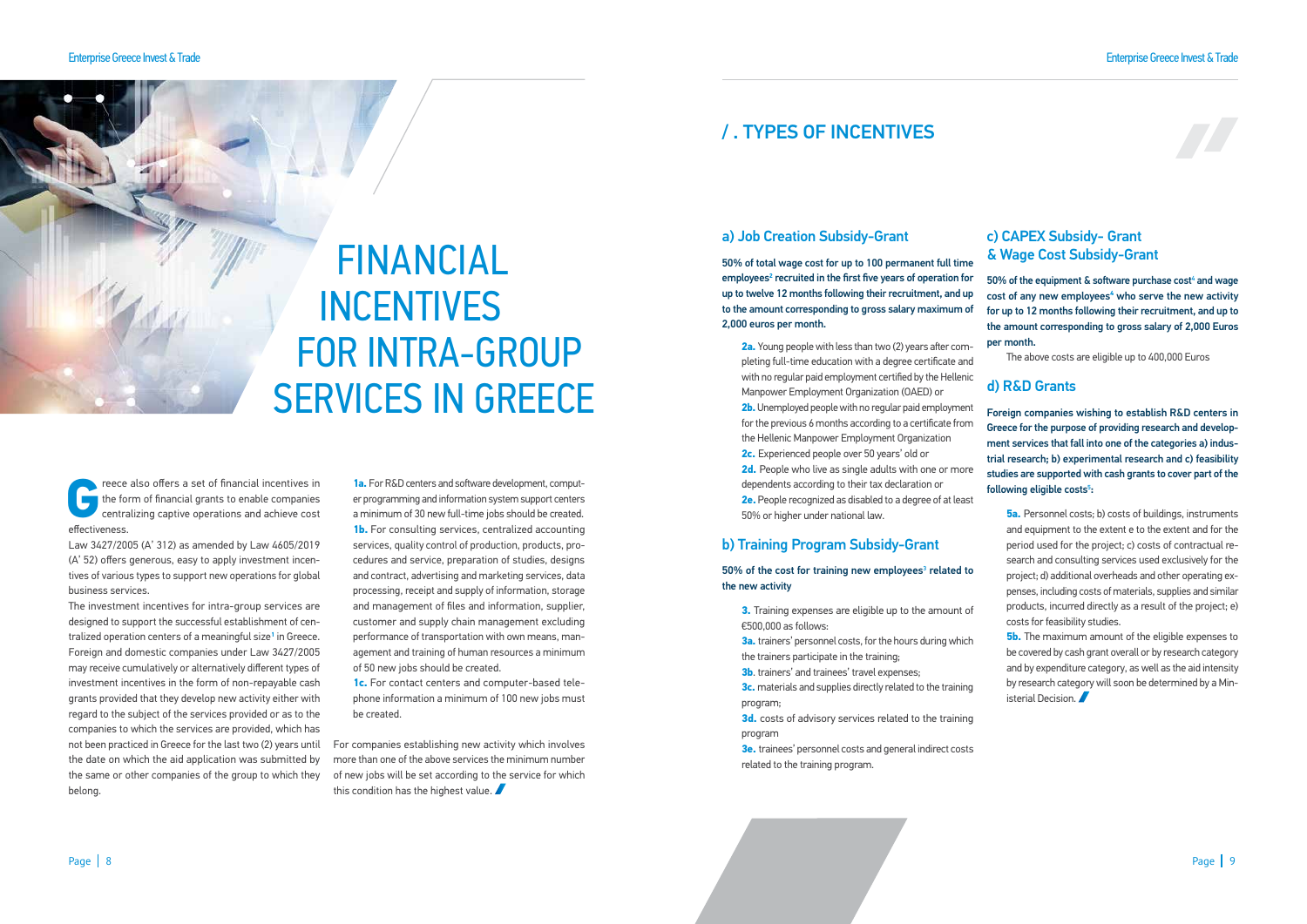### // . GRANTING OF INVESTMENT INCENTIVES

**The investment incentives are granted by decision<br>of the Minister of Investments and Development<br>following a relevant application submitted to the<br>Directorate of Foreign Capital for inclusion to the provisions** of the Minister of Investments and Development following a relevant application submitted to the Directorate of Foreign Capital for inclusion to the provisions of Law 3427/2005, which additionally includes a separate section for the requested categories of investment incentives according to the Model of the competent service through the National Information System for State Aid.

The Approval Decision is published in the Government Gazette within fifty (50) calendar days from the submission of the application. The approval decisions are issued in order of priority, in accordance with time of paper submission of the respective requests with full supporting documents.

Monitoring system involves administrative audit carried out by the Directorate of Foreign Capital and on-the-spot check, if deemed necessary, carried out by a controlling body established by decision of the Minister of Development & Investments following a reasoned recommendation of the Directorate of Foreign Capital.

**Albert Street** 

Cash payments are enabled by an approval decision of the Minister of Development and Investments upon a relevant recommendation of the Directorate of Foreign Capital on the basis of an administrative or on-the-spot audit. Cash payments are done electronically into the company's bank account to a credit institution located in Greece and may not be transferred to third parties.

Investment incentives are granted for eligible costs incurred and paid in the period between the date of the decision for granting the aid and until completion of five (5) full management periods. The cash payments are made on an annual basis after the end of each management period, by decision of the Minister of Development and Investments, following an administrative or on-the-spot audit. The company is required to submit to the competent service, not later than two (2) months after the deadline for filing the income tax for each management period, and until the completion of five (5) full management periods from the granting of the investment incentives:

For the fastest growing innovators in the<br>EU and at the heart of the European cyber security strategy attracts the growing interest from the<br>global IT-BPO market offering opportunities for value-add-EU and at the heart of the European cyber security strategy attracts the growing interest from the global IT-BPO market offering opportunities for value-added services and innovation projects to clients and service providers. The minimum number of new permanent full-time jobs created by the new activity for which the aid is granted may not be less than one hundred fifty (150) for the first year following the granting of the investment incentives and have to be maintained until the completion of five (5) full management periods.

- Annual report with updated company, financial and staff employment data
- The information and documents supporting the declared eligible costs for each aid category
- Statutory auditor's report certifying the details of the annual report

### ESTABLISHMENT OF BUSINESS PROCESS **OUTSOURCING CENTERS**

What is more, Greece offers the same comprehensive set of investment incentives in the form of financial grants to branches of foreign companies established in Greece, as well as to domestic companies, providing exclusively services of cases from a to m to companies not established in Greece, which are not necessarily their headquarters or affiliated companies, and to companies not established in Greece, capable of simultaneously providing the same services to businesses established in Greece, if so provided in the Ministerial Decision granting the investment incentives.

The company has to develop new activity in Greece with regard to the subject of the provided services which is not practiced in Greece for the last two (2) years until the date of submission of the aid application by the same or other companies of the group to which it belongs.

#### Granting of Investment Incentives

The investment incentives are granted by decision of the Minister of Development & Investments following a relevant application for the requested investment incentives submitted to the Directorate of Foreign Capital. The application is accompanied by the supporting documents and information provided in the MD No. ΙΕ/4487/466/8-2-2006 (152/Β'/9-2-2006 και 1705/Β'/1-11-2010) as in force, except those relating to the Documentation Study of the proposed profit margin on cost and the details of the companies to which the services will be provided (recipient companies). Approval Decisions are issued in order of priority, in accordance with time of paper submission of the respective requests with full supporting documents.

#### Enterprise Greece Invest & Trade Enterprise Greece Invest & Trade



For the commencement of the cash payments the company must provide the following documents:

**a.** tax clearance for collecting money from the State (Central Administration Bodies),

**b.** insurance clearance for collecting money from the State and **c.** in addition domestic companies and branches of foreign companies G.E.MI. Service Certificate on the status of the company or branch.